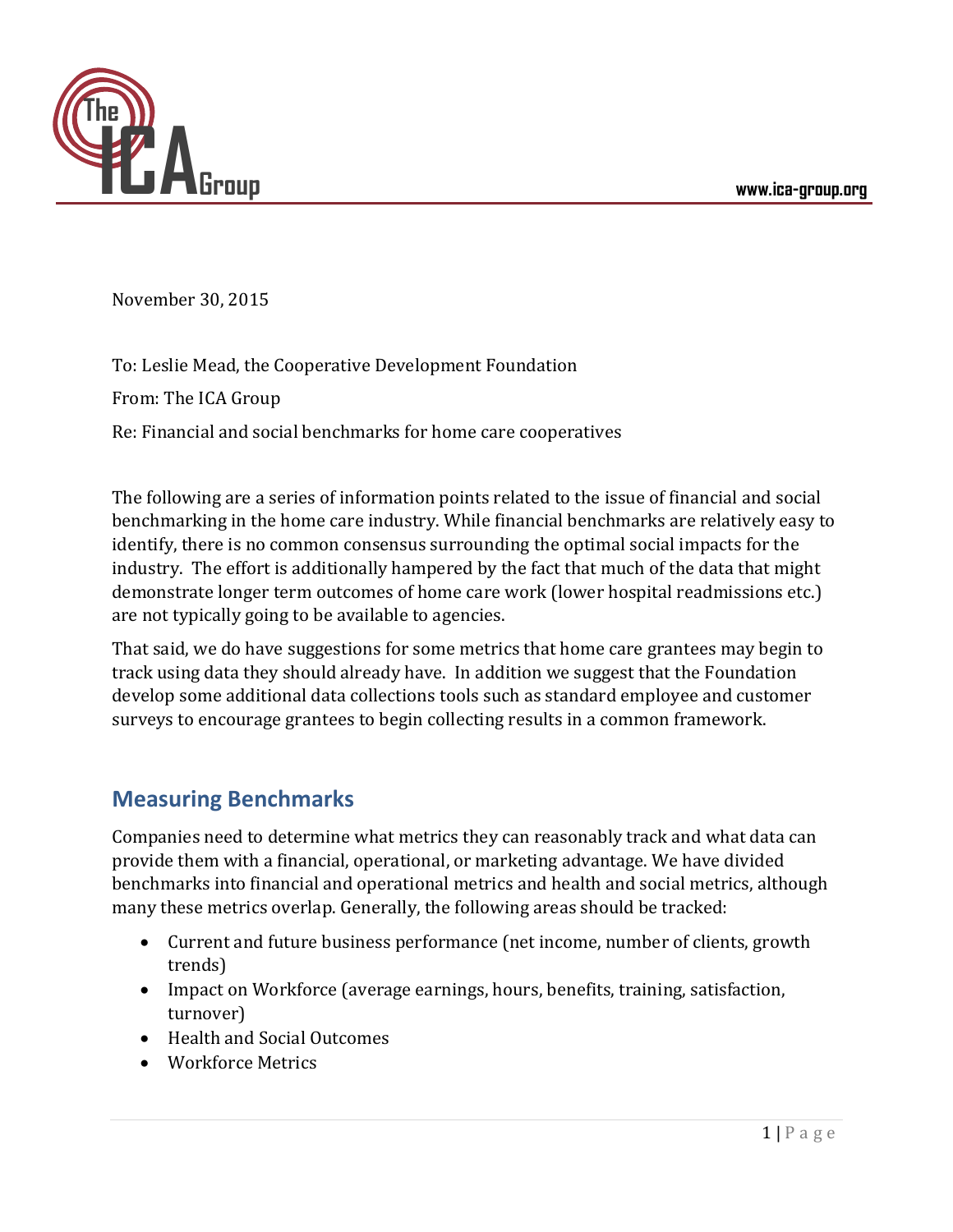Customer/Client satisfaction (individuals receiving care, not organizations paying for services)

Whatever metrics are tracked, the board or leadership team needs to be committed to actively reviewing and acting on the data collected and to communicating the importance of this data collection to all stakeholders. It cannot be overstated that data that is not collected will not be used, and benchmarks that are not understood and embraced will be of no use to the companies trying to implement their use.

# **Financial and Operational Benchmarks**

Financial and operational benchmarks that should be tracked by home care cooperatives are similar to those tracked by any small business and include the following.

### **Current and Future Business Performance**

- **Revenue**: Total revenue by various billing categories.
- **Total Billable Hours**: The total number of hours you billed your clients.
- **Inquiries**: The number of people who inquired about your services. Each agency should develop a threshold for what counts as an inquiry (i.e. left name, contact info).
- **Admissions**: New clients who started services.
- **Discharges**: Clients who cancelled services.
- **Net New Clients**: Calculated as admissions minus discharges.
- **Inquiry to Admission Close Ratio**: The percent of inquiries that became clients, calculated as Total Admissions divided by Inquiries.
- **Client Turnover**: The percentage of clients that cancelled services (for any reason). Calculated as Discharges in a period divided by the average number of clients (clients at beginning of period plus the clients at end of period, divided by 2).
- **Caregiver Turnover**: The percentage of caregivers that quit or were terminated. Calculated as total terminations divided by the average number of caregivers. (Calculating this on at least a quarterly basis is recommended).
- **Client Acquisition Cost**: Calculated as the total sales and marketing costs (including salaries for sales staff) divided by the number of new clients.
- **Sales per Indirect Care Staff**: Calculated as total revenue divided by the number of office and admin staff.
- **Budget projections to actual:** A comparison of your expected revenues and expenses compared to your actual revenues and expenses.
- **Accounts Receivable**: The average number of days it takes a customer to pay their bill. Track by payer source, generally, the shorter the period, the better.
- **Overtime**: Percent of total wages that are overtime. While overtime generally cannot be billed to clients, if the agency is offering health insurance, it may be less expensive to use overtime strategically.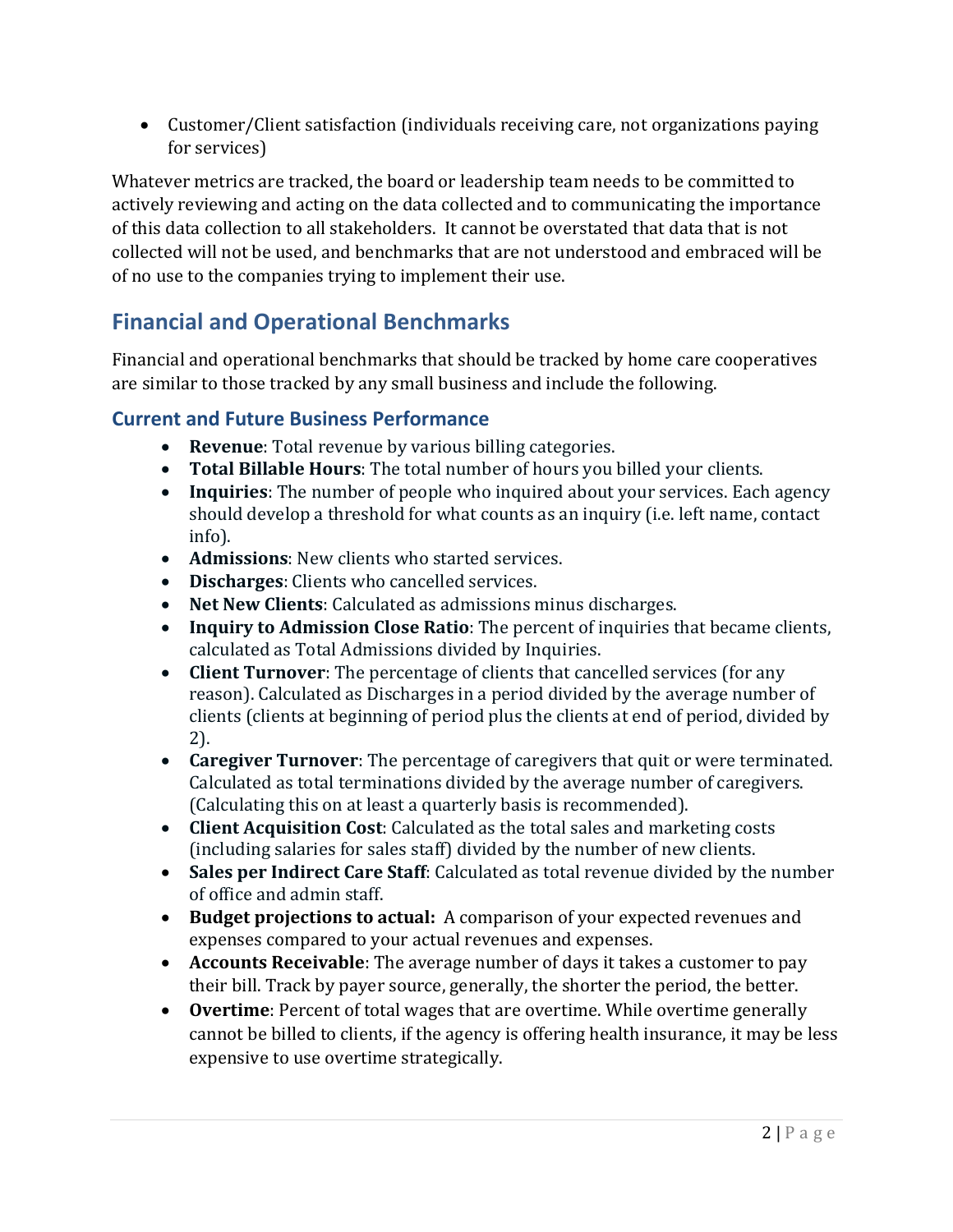- **Gross Margin**: The percentage of total revenue being paid to caregivers. While conventional companies look to reduce this figure, that often means keeping wages low.
- **Average billable hourly rate (By payer source):** Total revenue by payer source divided by the total number hours by payer source.

Companies should be measuring not just end numbers at intervals, but also ideally trends over time.

### **Impact on Workforce**

The following measures from home care cooperatives will hopefully exceed the industry and market averages and so can be used to recruit and retain workers.

- Hours of work/worker/week. Compare to what workers want to be working. Percent of workers desiring FT work who got 30+ hours per week.
- Turnover  $(\%)$
- Percent and dollar amount of revenue returned to workers
- Per hour value of patronage rebate
- Percent of workers who are owners
- Track if worker compensation is above industry and market average.

## **Non-Financial Metrics**

 $\overline{a}$ 

The health care industry has recognized the cost savings associated with treating people in their homes rather than hospitals and nursing homes. To this end, there is interest in integrating home care into the larger health care system. However despite the clear and dramatic cost savings (not to mention client preference) of in-home care, there is not (yet) any economic incentive for home care companies to monitor health outcomes or other social metrics. Trends, in fact, have gone the opposite direction over the past five years, as federal and state budgets have shrunk.<sup>1</sup>

Many home care companies want to track this data so that they can make the case for higher reimbursements, improve care, and elevate the work of direct care workers in an the industry currently suffers from high turnover rates and work force shortages. Yet in the current financial scenario, they cannot afford to do so. Many industry groups, including home care companies, hospitals and public officials have also recognized the importance of these issues and have begun talking about them. But agreement has not been reached regarding a common set of metrics or how reimbursements will work.

<sup>1</sup> IBIS World Industry Report 62161. Dmitry Diment. "Home Care Providers in the US." November 2015.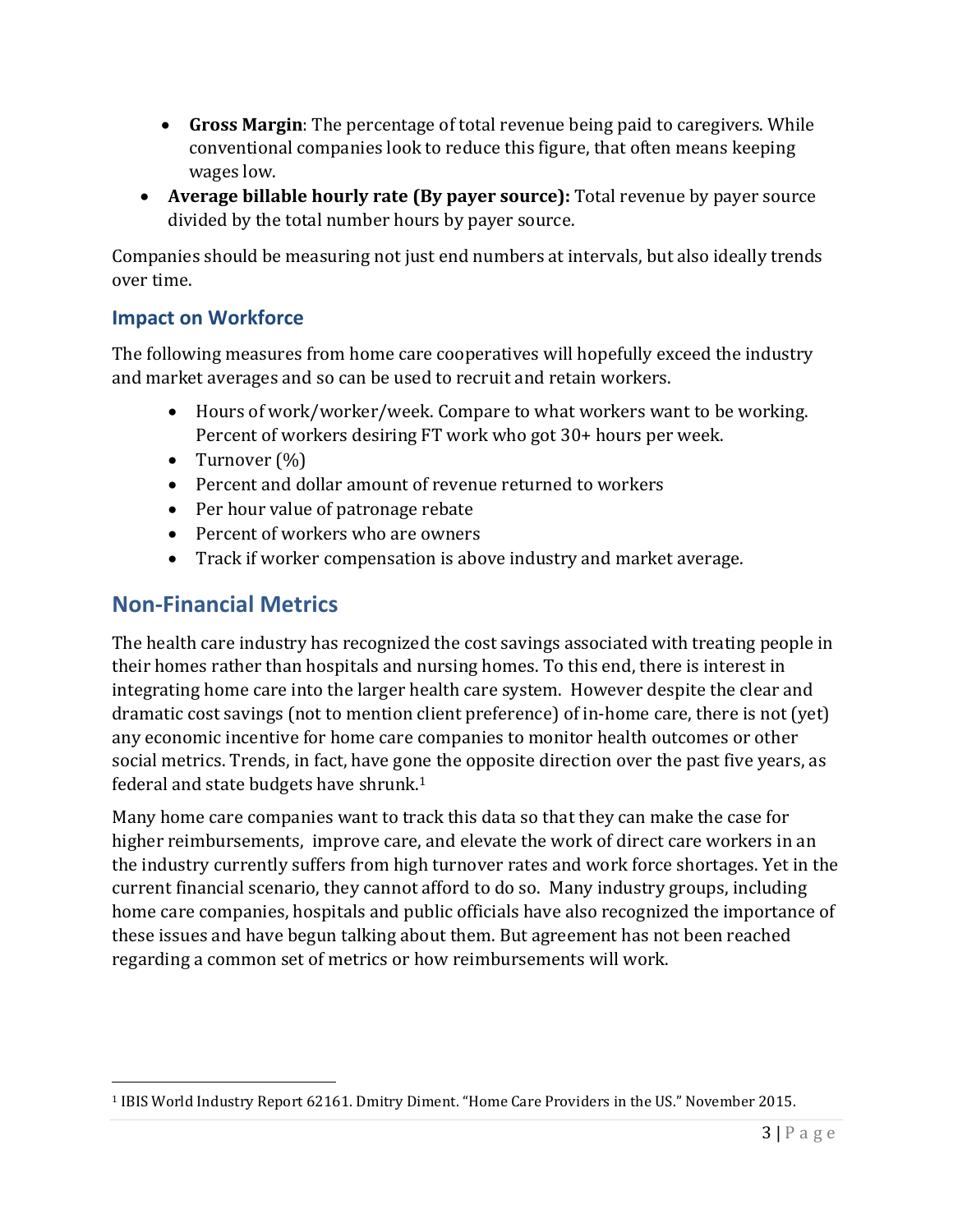### **Recommendations for Social Impact Indicators**

At this time, there is no agreement about one set of health and social metrics that all home care companies should be tracking. Collecting data to show the efficacy of home care workers is additionally challenging because much of the data would need to be supplied by other state and federal agencies who can track readmissions, ER visits, etc. Currently, these systems are not set up to share data and while home care companies should be part of a discussion about these issues, they do not have the leverage nor the economic means to lead these efforts.

However, when we look at one of the most innovative groups in health care reform, the Institute of Healthcare Improvement (IHI), we see a clear place for home care workers to be part of a solution that improves patient health and experience and reduces costs. Home care companies need to be looking at groups like these and finding where their work intersects with other efforts to improve care and reduce costs.

Another reason to track these social impacts is to attract philanthropic dollars. Most grants will ask companies to track a number of impacts and any historical data that a company can provide will make new data that much more valuable.

From interviews with industry experts and review of industry reports, we see two areas where non-financial impacts should be measured: health outcomes and workforce development. In the area of health and social outcomes, we recommend focusing on authorized vs. billed hours, and in financial impacts, looking at metrics around turnover.

### *Health and Social Impacts*

Currently, home care workers cannot provide professional assessment of clients, but they can provide observations that can assist other members of healthcare teams in determining when to intervene. Any home care company that can figure out how to bundle services together and show that they can limit re-hospitalizations or emergency room visits, will have a clear market advantage in working with hospitals and managed care organizations who are or will soon be penalized for poor health outcomes, such as hospital readmission within 30 days.

### Authorized hours vs. billed hours

As noted before, home care companies do not have access to some data that would help them measure outcomes. However, one promising area to track is authorized hours vs. billed hours because the home care company could collect this data themselves.

"Authorized hours" means the number of hours authorized or requested, whether from a public or private funding source. Companies can track how many authorized hours were requested in a given month and compare to billed hours. When the billed hours are less than authorized hours, the company should attempt to track why the gap. Reasons may include: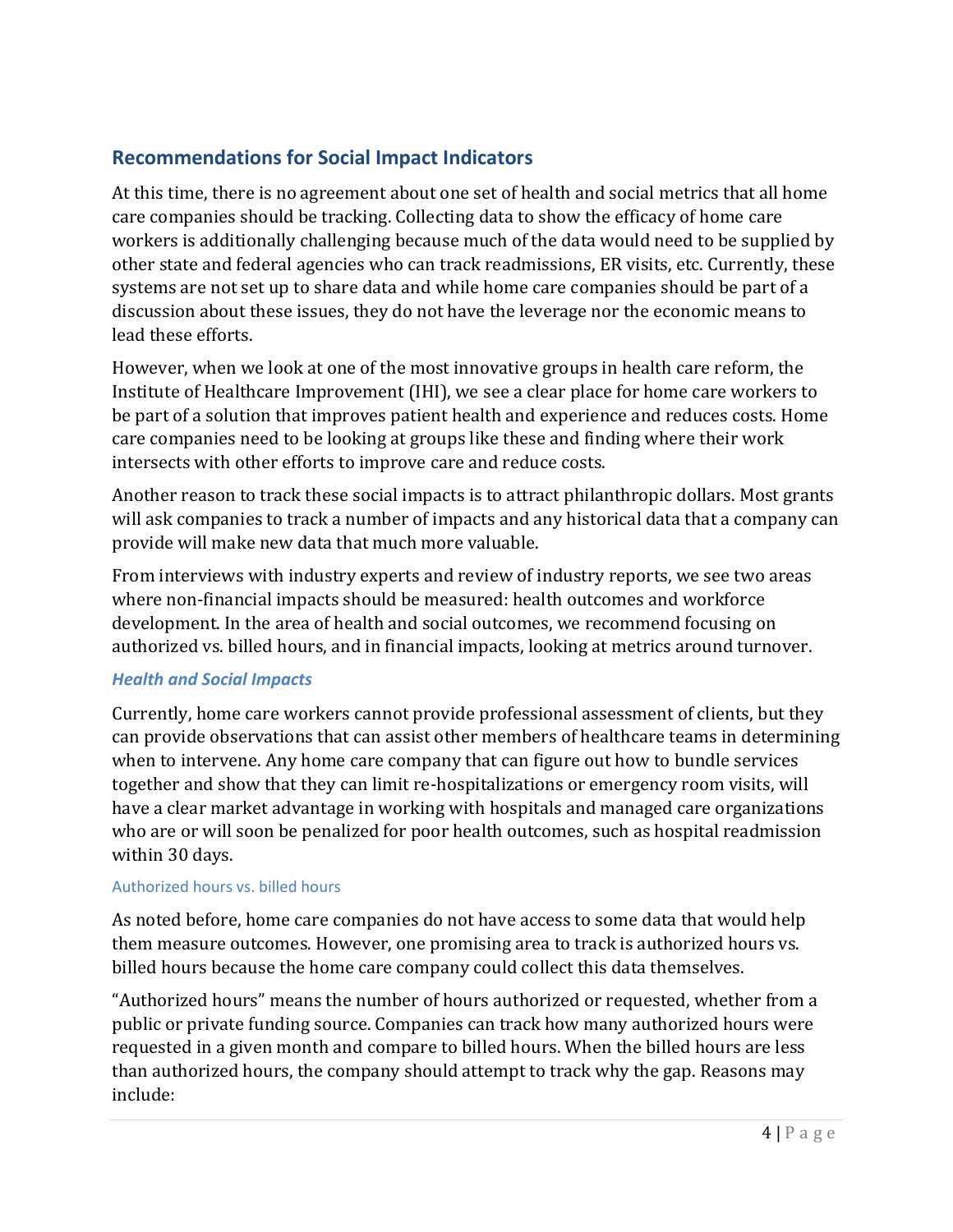- Inadequate staff to meet demand
- Clients simply cancelled
- Clients were hospitalized so did not need home care
- Clients who were supposed to be discharged from hospital need to stay longer
- Clients transitioned to nursing home so did not need home care

Any gap between authorized and billed hours is revenue that has not been realized. Tracking these metrics can help the company make operational decisions, but also build up some data around health outcomes that a company may be able to use later.

### *Workforce Development*

Many home care companies, whether or not they are cooperatives, are concerned about work force issues because of the high turnover and workforce shortages that plague the industry. These workforce issues are also related to training and health outcomes and are part of conversations at the state and national level. Tracking these outcomes would allow companies to show how training and professional development can lead to lower turnover. These outcomes will also help companies apply for philanthropic dollars, especially if a company can show promising trends.

#### Reducing Turnover

Reducing turnover is one of the best ways for a company to save money. On average, each employee that leaves costs about 75% of her annual salary, or about \$12,000 in this industry. With turnover as high as 67% in some areas of Wisconsin, turnover is both an operational and financial problem for all home care companies.

Turnover is due in large part to the low pay, lack of benefits, and sporadic hours of home care. Home care companies can track some of the following metrics with the goal of using this data 1) understand their specific turnover issues, 2) use data to increase efficiency of recruitment strategies 3) use the data at state and regional groups to argue for more work force development support and 4) demonstrate to potential funders the need for workforce development funding. Metrics to track include:

- Number of applicants received vs. viable candidates
- Time to hire from first contact
- Track percent of employees that become owners
- Average number of hours worked per month and how many at full time (more than 30 hours)
- Track turnover rate for aides with a goal of X%.

If a company has the capacity to not only measure, but also analyze and act on other metrics, the following are offered for consideration:

 Demonstrate that at least X percent of those enrolled are on track to maintain continuous employment for three months or more and for one year or more.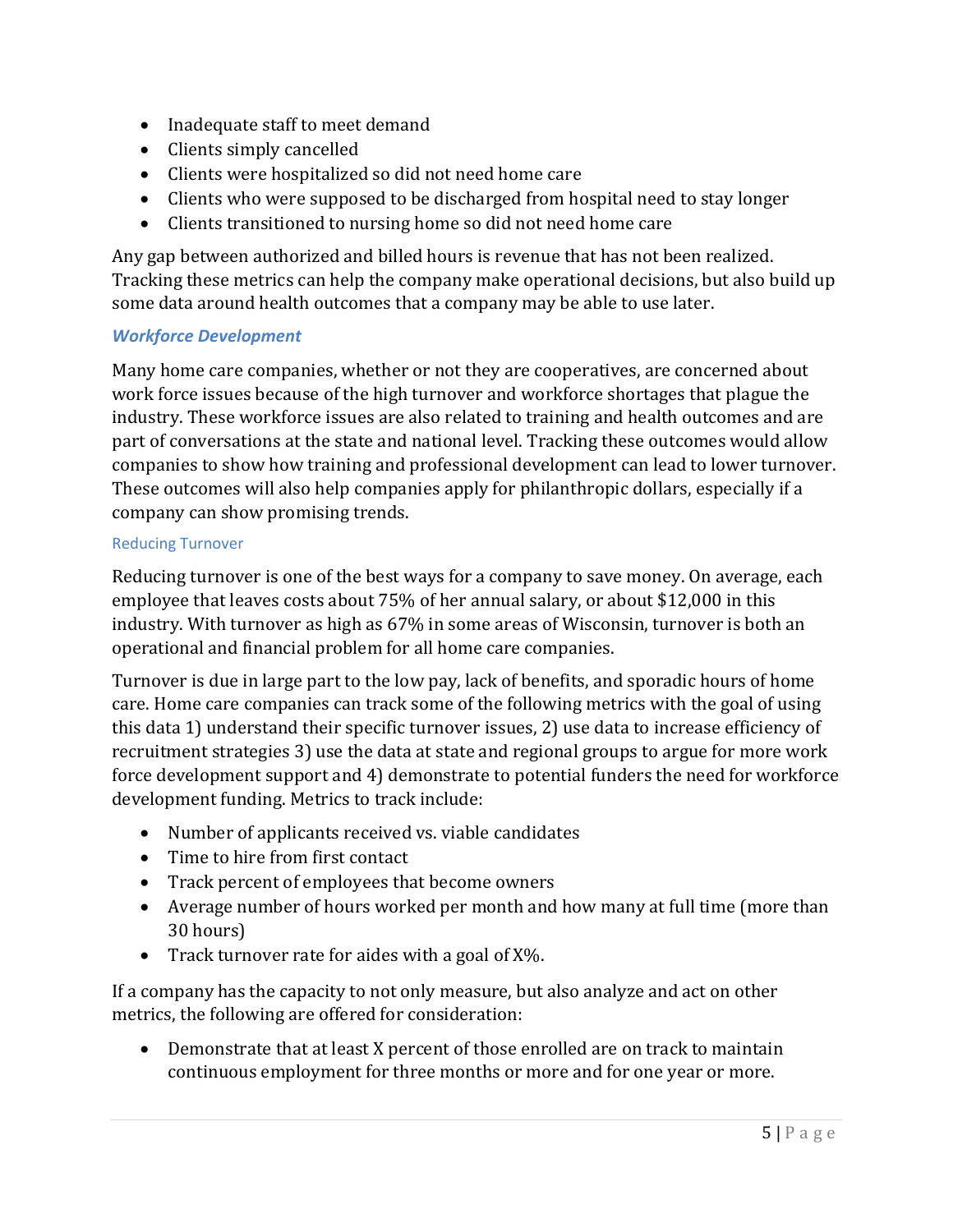- Demonstrate that monthly income earned during the first six months of employment averages at least \$X so that average annual salaries reach \$X.
- Analyze whether any factors (including age, gender, employment status prior to enrollment, language abilities, history of criminal justice involvement, parental status, referral source, employer and educational history) correlate with who is leaving and who is staying.

## **Recommendations for Client and Workforce Satisfaction Surveys**

Some companies perform annual surveys of both clients and employees. We recommend that companies engage in these surveys. If existing surveys or metrics can be found from a state or regional groups, companies should use these so that their data can be shared and compared. In Wisconsin, groups such as the WI Personal Services Association and the WI Long Term Care Workforce Alliance are working on developing direct care competencies.

We recommend that foundations develop a standardized tool for the industry so that they can compare potential grant recipients, as well as track grantees' progress.

In terms of employee survey, a simple worker satisfaction survey to measure satisfaction over previous job, or satisfaction with coop over previous agency experience would be helpful for making the coop case.

A simple survey that can be deployed is the "Net Promoter Score." The Net Promoter Score is a widely accepted business intelligence metric designed to capture both the absolute and relative performance of an organization is one question. Customers are asked the question "Considering your overall experience with [Agency], how likely would you be to recommend them to a friend or colleague?" It is calculated by subtracting the total percentage of detractors, those who selected answers zero through six, from the total percentage of promoters, those who selected nine or ten. While there are limitations with the survey, it can be completed very quickly and the data can be tracked over time, by region and payer source. The firm Home Care Pulse administers this and other surveys to private duty home care companies.

# **Financial Sustainability**

The Home Care Pulse 2015 Benchmarking survey provides a snapshot of the financial sustainability of the private duty home care industry. Their 2014 survey reported that the median home care firm had revenues of \$1.54 million, while the 20th percentile had revenues of \$744,891 and the 80th percentile had revenues of \$3.09 million. In the first year of operations, the median revenues were \$357,500, while the revenues for the 75th percentile were \$658,648 and the 25th percentile was \$247,418. Given this, start-up firms